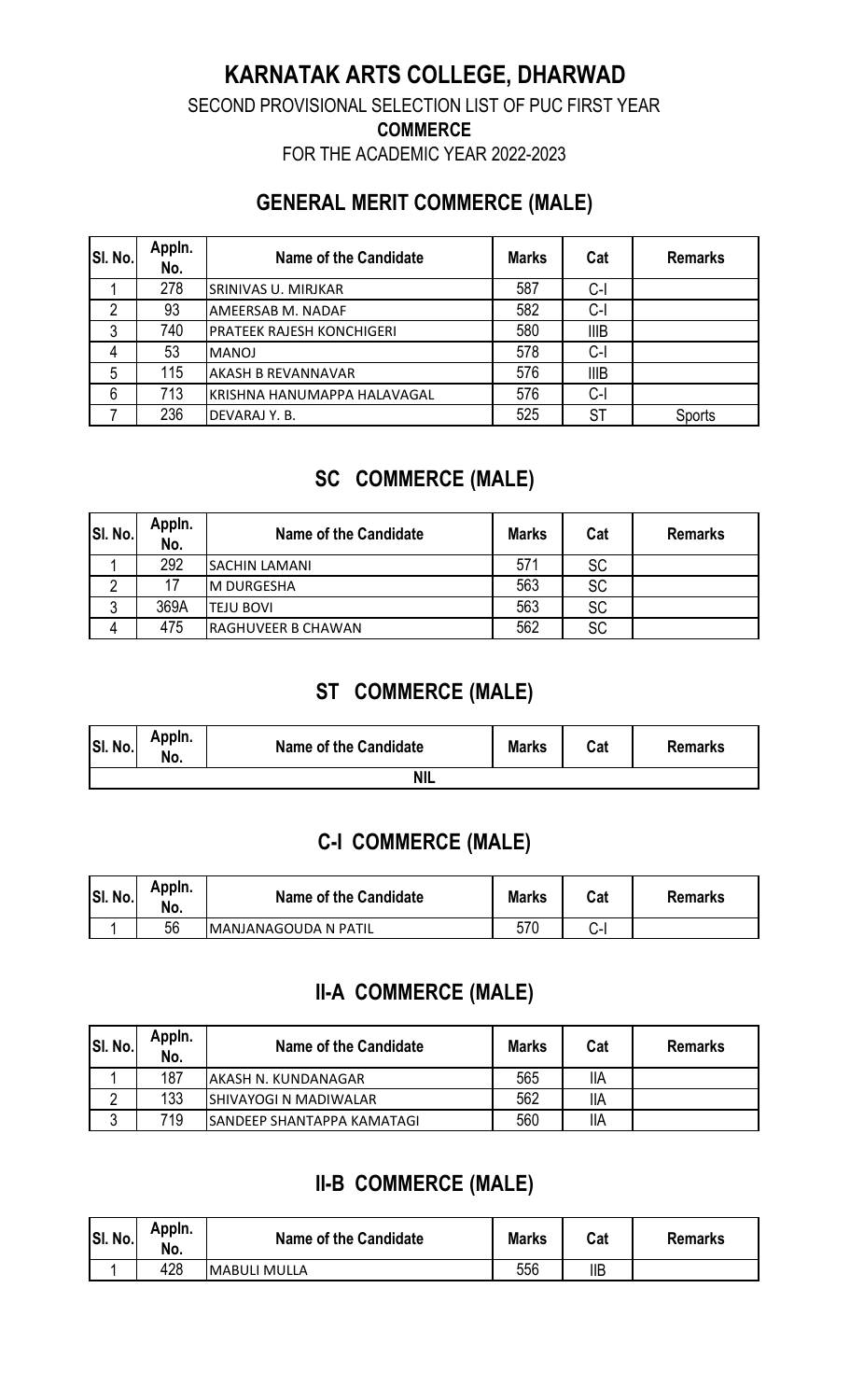#### III-A COMMERCE (MALE)

| SI. No. | Appin.<br>NO. | <b>Name of the Candidate</b> | <b>Marks</b> | 0 <sub>0</sub><br>ual | Remarks |  |
|---------|---------------|------------------------------|--------------|-----------------------|---------|--|
| ΝIΙ     |               |                              |              |                       |         |  |

#### **III-B COMMERCE (MALE)**

| SI. No. | Appln.<br>No. | Name of the Candidate | <b>Marks</b> | Cat         | <b>Remarks</b> |
|---------|---------------|-----------------------|--------------|-------------|----------------|
|         | 489A          | IGANDHAN P MATTIMANI  | 571          | <b>IIIB</b> |                |
|         | 598           | IABHISHEK I.GUMMAGOL  | 571          | <b>IIIB</b> |                |

| $Sd/-$                              | $Sd$ /-                      |
|-------------------------------------|------------------------------|
| <b>CHAIRMAN</b>                     | <b>PRINCIPAL</b>             |
| <b>PUC-I COMMITTEE</b>              | <b>KARNATAK ARTS COLLEGE</b> |
| <b>RNATAK ARTS COLLEGE. DHARWAD</b> | <b>DHARWAD</b>               |

ಪ್ರವೇಶವನ್ನು ಕಾಮರ್ಸ್ ಬಿಲ್ಡಿಂಗ್**ನ ರೂಮ್ ನಂ. 40 ರಲ್ಲಿ ನೀಡಲಾಗುವುದು**. ಸೂಚನೆ :

1. ಪಟ್ಟಿಯಲ್ಲಿ ಆಯ್ಕೆಯಾದ ಅಭ್ಯರ್ಥಿಗಳು ಪ್ರವೇಶ ಪಡೆಯಲು ಕೊನೆಯ ದಿನಾಂಕ : 10–06–2022

- 2. ಪ್ರವೇಶ ಪಡೆಯುವಾಗ ಅಭ್ಯರ್ಥಿಗಳು ಲೀವಿಂಗ್ ಸರ್ಟಿಫಿಕೇಟ್ (ಎಲ್.ಸಿ) ಮೂಲ ಪ್ರತಿ ಮತ್ತು ಅದರ ಒಂದು ಝರಾಕ್ಸ್ ಪ್ರತಿ ತಪ್ಪದೇ ತರಬೇಕು.
- 3. ಶಾಲಾ ಮುಖ್ಯೋಪಾಧ್ಯಾಯರಿಂದ ಧೃಢೀಕರಸಲ್ಪಟ್ಟ ಪ್ರೊವಿಜನಲ್ ಮಾಕ್ಸ್ ಕಾರ್ಡ್ (ಎರಡು ಪ್ರತಿ)
- 4. ಜಾತಿ ಮತ್ತು ಆದಾಯ ಪ್ರಮಾಣ ಪತ್ರ (ದೃಢೀಕೃತ ಎರಡು ಪ್ರತಿ)
- 5. ಆಧಾರ ಕಾರ್ಡ ಝರಾಕ್ಸ್ ಪ್ರತಿ

6. ಅಭ್ಯರ್ಥಿಗಳು ನಾಲ್ಕು ಪಾಸ್**ಪೋರ್ಟ್ ಅಳತೆಯ ಇತ್ತೀಚಿನ ಭಾವಚಿತ್ರವನ್ನು ತಪ್ಪ**ದೇ ತರಬೇಕು.

ಮೇಲಿನಂತೆ ದಾಖಲೆಗಳನ್ನು ಹಾಜರುಪಡಿಸಿದಲ್ಲಿ ಮಾತ್ರ ಪ್ರವೇಶವನ್ನು ನೀಡಲಾಗುವುದು.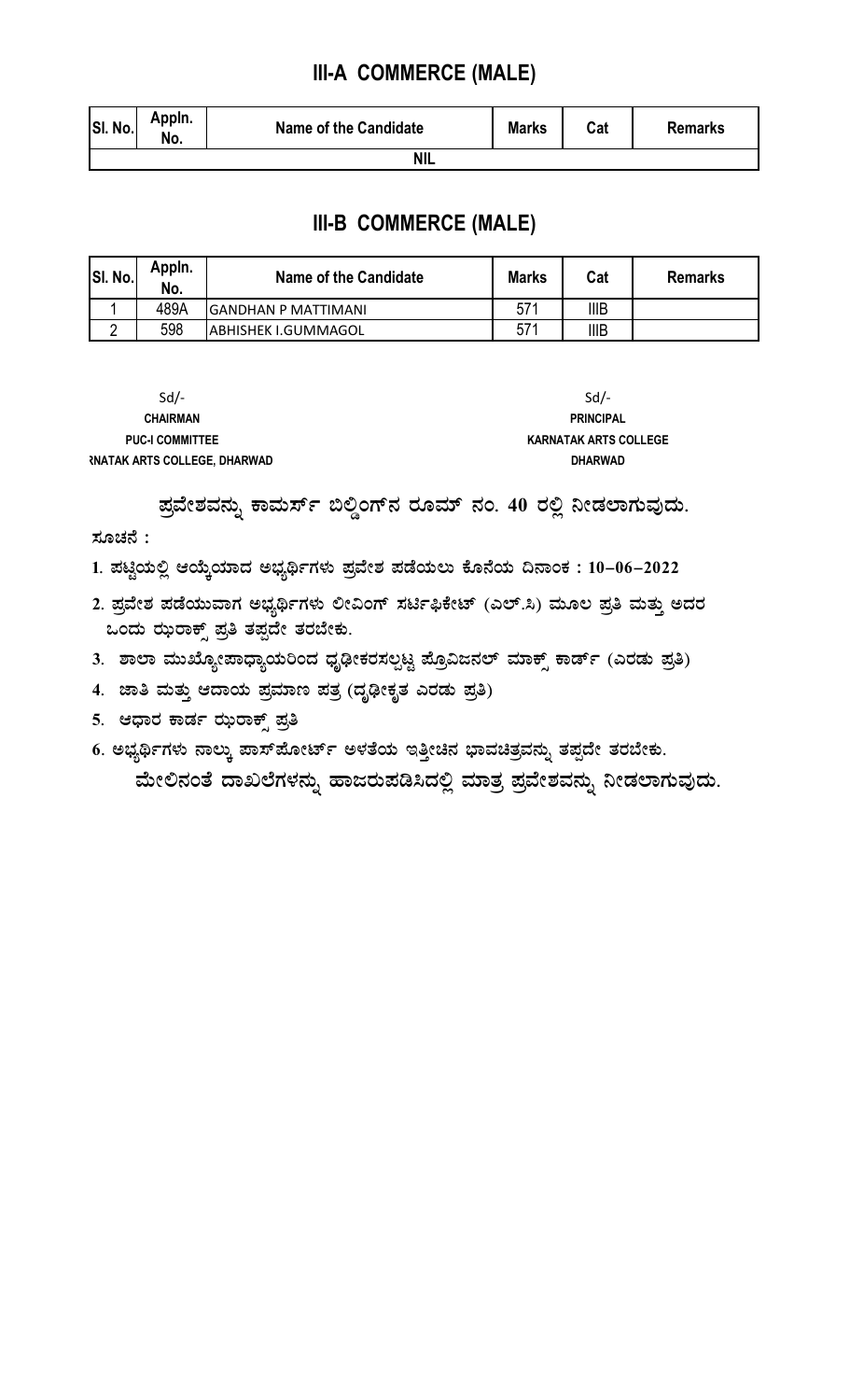### **KARNATAK ARTS COLLEGE, DHARWAD**

SECOND PROVISIONAL SELECTION LIST OF PUC FIRST YEAR

**COMMERCE** 

FOR THE ACADEMIC YEAR 2022-2023

### **GENERAL MERIT COMMERCE (FEMALE)**

| SI. No. | Appln.<br>No. | Name of the Candidate  | <b>Marks</b> | Cat         | <b>Remarks</b> |
|---------|---------------|------------------------|--------------|-------------|----------------|
|         | 720           | <b>IROOPA DEVAGERI</b> | 584          | <b>IIIB</b> |                |
|         | 148           | <b>AMRUTA GUDIMANI</b> | 580          | <b>IIIB</b> |                |
| ູບ      | 780           | <b>SHRUTI C KAMATI</b> | 580          | <b>IIIB</b> |                |
| 4       | 531           | LAXMI I. CHANNANAVAR   | 508          | <b>IIIB</b> | <b>NCC</b>     |

# **SC COMMERCE (FEMALE)**

| SI. No. | Appln.<br>No. | Name of the Candidate | <b>Marks</b> | Cat       | <b>Remarks</b> |
|---------|---------------|-----------------------|--------------|-----------|----------------|
|         | 51            | RENUKA M DEVADURGA    | 57'          | <b>SC</b> |                |
|         | 730           | INETRAVATHI           | 559          | <b>SC</b> |                |
|         | 371           | DEEPA MADAR           | 556          | <b>SC</b> |                |

### **ST COMMERCE (FEMALE)**

| SI. No. | Appin.<br>No. | Name of the Candidate | <b>Marks</b> | Cat | <b>Remarks</b> |
|---------|---------------|-----------------------|--------------|-----|----------------|
|         | つりつ           | JYOTHI M MULIMANI     | 573          |     |                |

# **C-I COMMERCE (FEMALE)**

| SI. No. | Appln.<br>No. | Name of the Candidate    | <b>Marks</b> | Cat           | <b>Remarks</b> |
|---------|---------------|--------------------------|--------------|---------------|----------------|
|         | 106           | <b>ISHRINIDHI BHATTI</b> | 548          | $\sim$<br>ا-ب |                |
|         | 136           | <b>GIRIJA S PUJAR</b>    | 534          | $\sim$<br>ا−ب |                |

### **II-A COMMERCE (FEMALE)**

| SI. No. | Appln.<br>No. | Name of the Candidate       | <b>Marks</b> | Cat        | <b>Remarks</b> |
|---------|---------------|-----------------------------|--------------|------------|----------------|
|         | 61            | RAKSHITA R HOOLIKATTI       | 571          | <b>IIA</b> |                |
|         | 766           | <b>RADHIKA RAMESH NAGUR</b> | 569          | <b>IIA</b> |                |
| ົ       | 82            | <b>IKEERTI ANNAPPANAVAR</b> | 568          | <b>IIA</b> |                |
| 4       | 465B          | <b>CHAITRA SHINGANNAVAR</b> | 563          | <b>IIA</b> |                |

### **II-B COMMERCE (FEMALE)**

| SI. No.    | Appln.<br>. .<br>No. | Name of the Candidate | <b>Marks</b> | Cat | <b>Remarks</b> |
|------------|----------------------|-----------------------|--------------|-----|----------------|
| <b>NIL</b> |                      |                       |              |     |                |